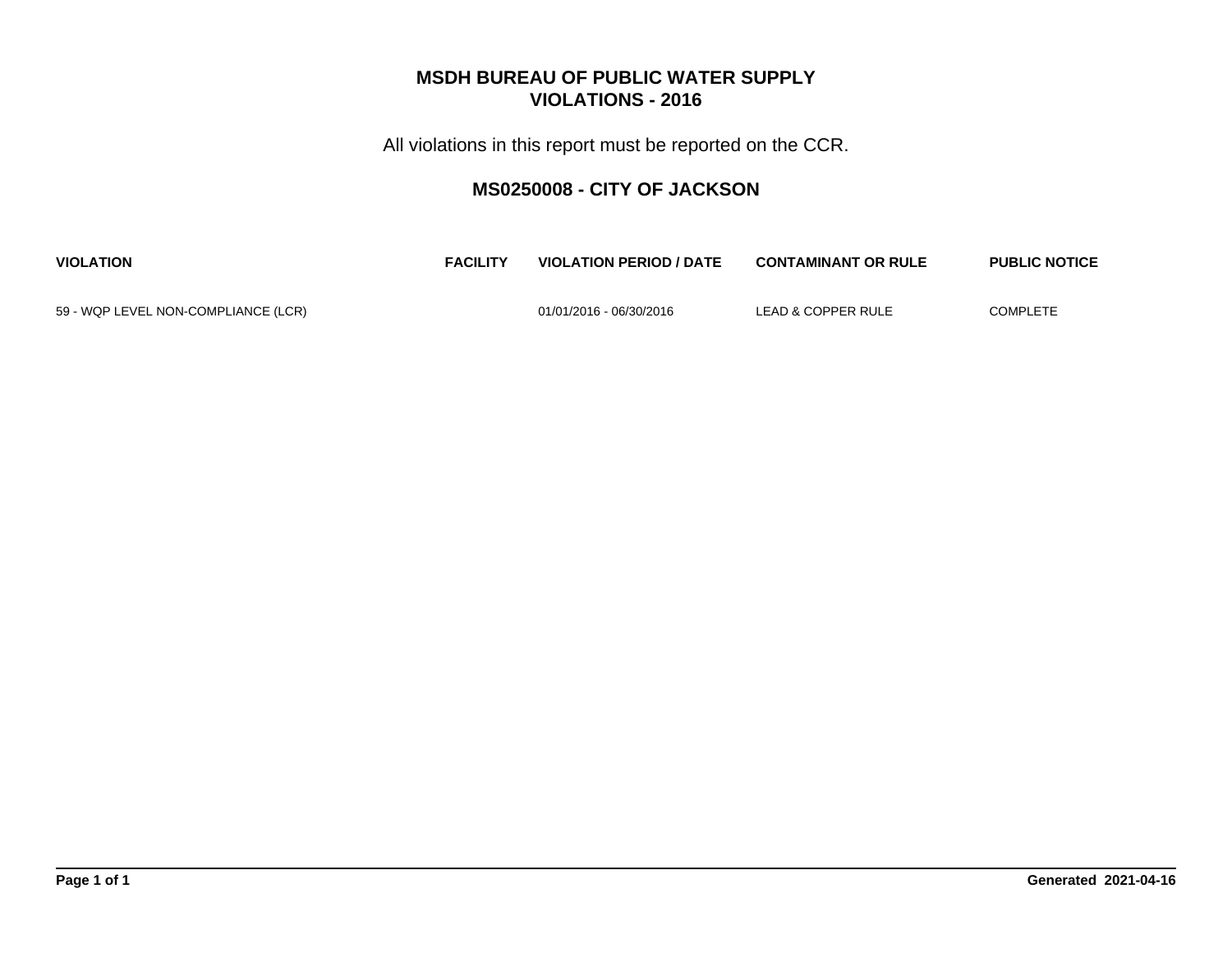All violations in this report must be reported on the CCR.

## **MS0250008 - CITY OF JACKSON**

| <b>VIOLATION</b>                    | <b>FACILITY</b> | <b>VIOLATION PERIOD / DATE</b> | <b>CONTAMINANT OR RULE</b> | <b>PUBLIC NOTICE</b> |
|-------------------------------------|-----------------|--------------------------------|----------------------------|----------------------|
| 59 - WQP LEVEL NON-COMPLIANCE (LCR) |                 | 01/01/2018 - 06/30/2018        | LEAD & COPPER RULE         | <b>COMPLETE</b>      |
| 59 - WQP LEVEL NON-COMPLIANCE (LCR) |                 | 07/01/2018 - 12/31/2018        | LEAD & COPPER RULE         | <b>COMPLETE</b>      |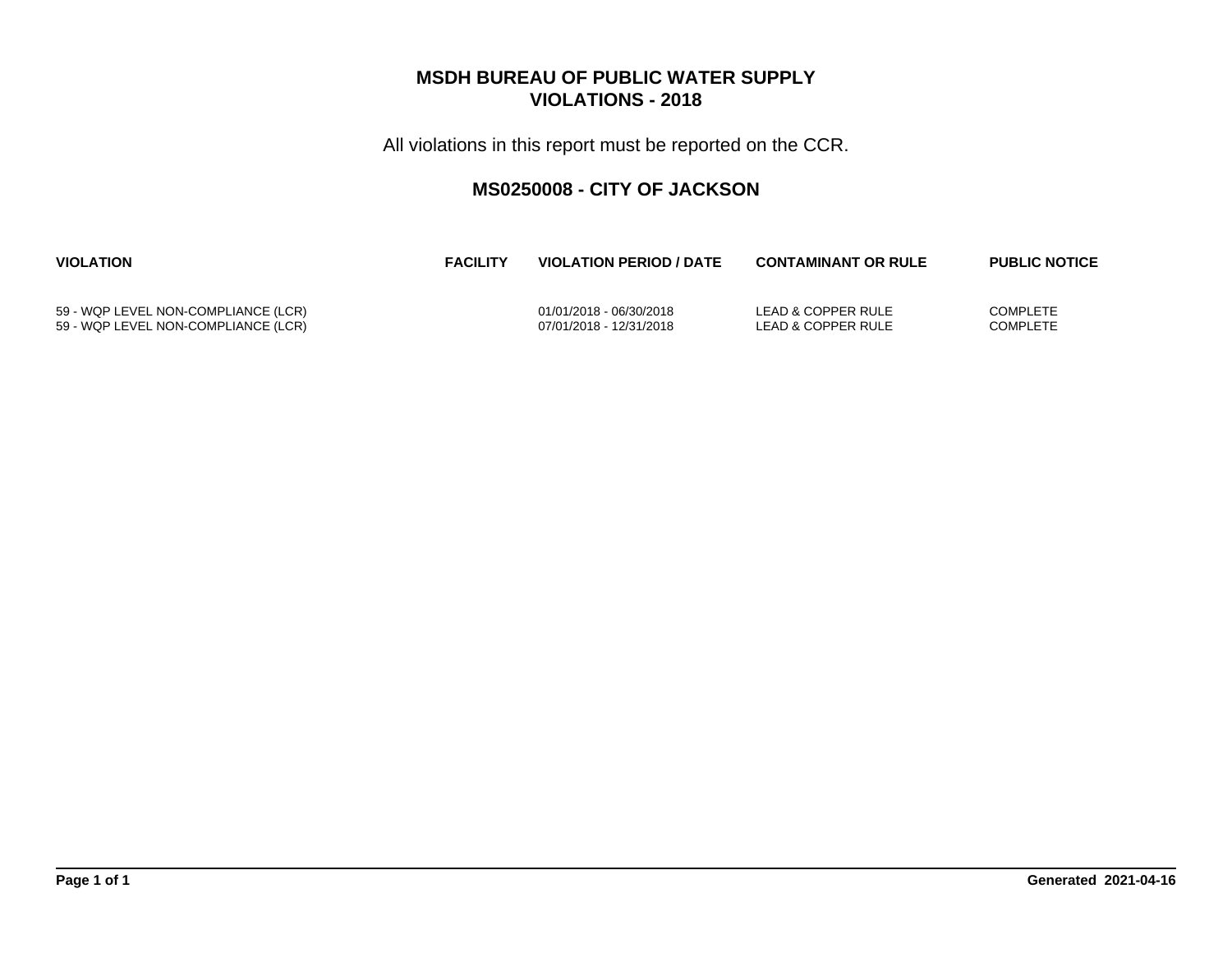All violations in this report must be reported on the CCR.

## **MS0250008 - CITY OF JACKSON**

| <b>VIOLATION</b>                           | <b>FACILITY</b> | <b>VIOLATION PERIOD / DATE</b> | <b>CONTAMINANT OR RULE</b> | <b>PUBLIC NOTICE</b> |
|--------------------------------------------|-----------------|--------------------------------|----------------------------|----------------------|
| 58 - OCCT/SOWT INSTALL DEMONSTRATION (LCR) | <b>DS000</b>    | 01/01/2016 - 12/31/2019        | LEAD & COPPER RULE         | <b>COMPLETE</b>      |
| 59 - WQP LEVEL NON-COMPLIANCE (LCR)        |                 | 01/01/2019 - 06/30/2019        | LEAD & COPPER RULE         | <b>COMPLETE</b>      |
| 59 - WQP LEVEL NON-COMPLIANCE (LCR)        |                 | 07/01/2019 - 12/31/2019        | LEAD & COPPER RULE         | * NOT COMPLETE       |

**\* NOT COMPLETE: In addition to listing violations in the CCR, the entire Public Notice must be mailed/delivered to each customer as instructed in the violation letter that was previously mailed to the legally responsible official.**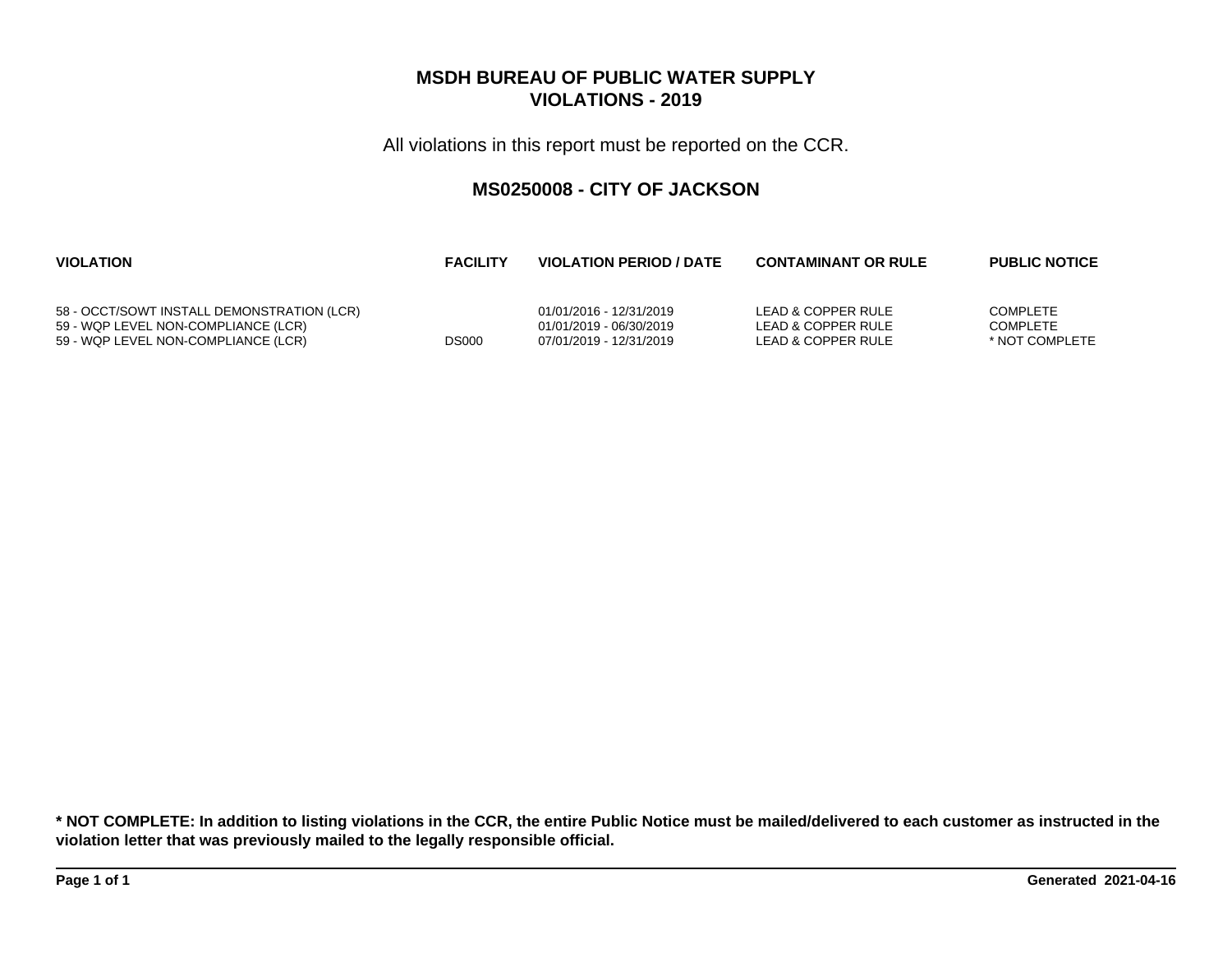All violations in this report must be reported on the CCR.

#### **MS0250008 - CITY OF JACKSON**

| <b>FACILITY</b> | <b>VIOLATION PERIOD / DATE</b> | <b>CONTAMINANT OR RULE</b>            | <b>PUBLIC NOTICE</b>              |
|-----------------|--------------------------------|---------------------------------------|-----------------------------------|
|                 |                                |                                       | <b>COMPLETE</b>                   |
|                 |                                |                                       | <b>COMPLETE</b>                   |
|                 | 01/01/2020 - 01/31/2020        | <b>TURBIDITY</b>                      | <b>COMPLETE</b>                   |
|                 | 01/01/2020 - 06/30/2020        | LEAD & COPPER RULE                    | <b>COMPLETE</b>                   |
| <b>TF082</b>    | 02/01/2020 - 02/29/2020        | <b>TURBIDITY</b>                      | <b>COMPLETE</b>                   |
| <b>TF083</b>    | 03/01/2020 - 03/31/2020        | LT2ESWTR                              | <b>COMPLETE</b>                   |
| <b>TF083</b>    | 05/01/2020 - 05/31/2020        | LT2ESWTR                              | <b>COMPLETE</b>                   |
|                 | 07/01/2020 - 12/31/2020        | LEAD & COPPER RULE                    | <b>COMPLETE</b>                   |
| <b>TF083</b>    | 10/01/2020 - 10/31/2020        | LT2ESWTR                              | <b>COMPLETE</b>                   |
| <b>IDSE</b>     | 10/01/2020 - 12/31/2020        | TOTAL HALOACETIC ACIDS (HAA5)         | <b>COMPLETE</b>                   |
|                 |                                | 02/13/2020<br>01/01/2020 - 01/31/2020 | <b>IESWTR</b><br><b>TURBIDITY</b> |